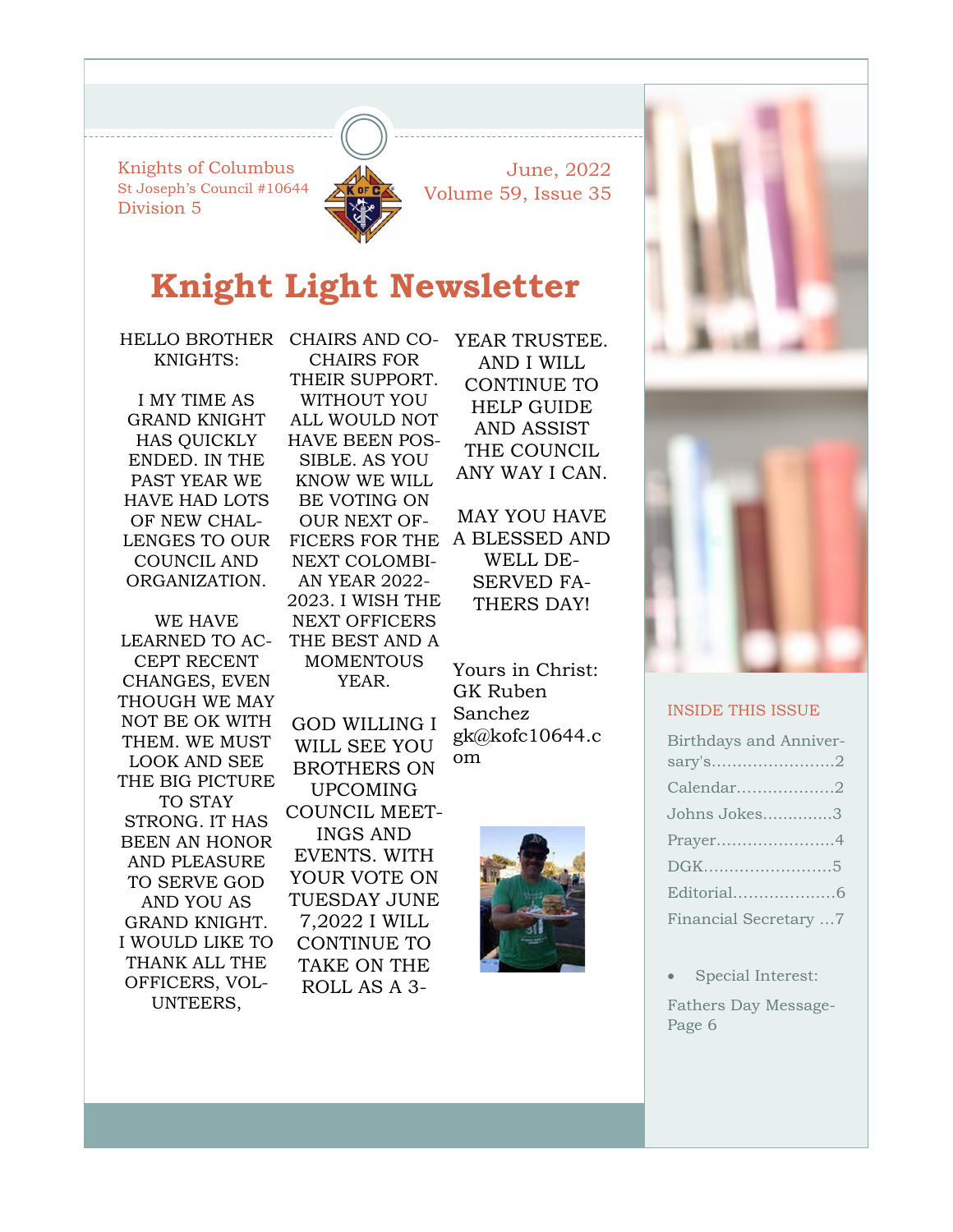| <b>June 2022</b>                             |                                                              |                                                       |     |                                       |                                                                                                                      |                                                                           |  |
|----------------------------------------------|--------------------------------------------------------------|-------------------------------------------------------|-----|---------------------------------------|----------------------------------------------------------------------------------------------------------------------|---------------------------------------------------------------------------|--|
| Sun<br>29                                    | Mon<br>30                                                    | Tue<br>31                                             | Wed | Thu<br>$\mathbf{2}$                   | Fri<br>3                                                                                                             | <b>Sat</b><br>4                                                           |  |
| 5<br><b>Pentecost</b><br><b>Sunday</b>       | 6<br><b>Officers</b><br><b>Meeting</b><br>6pm                | 7<br><b>Council Meeting</b><br>& Officers Vote<br>7pm | 8   | 9                                     | 10<br><b>Installation</b><br>of Officers<br>7pm                                                                      | 11                                                                        |  |
| 12<br><b>The Most</b><br><b>Holy Trinity</b> | 13<br>2nd Appa-<br>rition of<br><b>Our Lady</b><br>of Fatima | 14<br><b>Flag Day</b>                                 | 15  | 16<br><b>Corpus</b><br><b>Christi</b> | 17                                                                                                                   | 18                                                                        |  |
| 19<br><b>Fathers Day</b>                     | 20                                                           | 21<br><b>First Day of</b><br><b>Summer</b>            | 22  | 23                                    | 24<br><b>The Most</b><br><b>Sacred</b><br><b>Heart of</b><br>Jesus.<br><b>Nativity of</b><br>St. John<br>the Baptist | 25<br><b>The Immacu-</b><br>late Heart of<br>the Blessed Vir-<br>gin Mary |  |
| 26                                           | 27                                                           | 28                                                    | 29  | 30                                    | $\mathbf{1}$                                                                                                         | $\mathbf{2}$                                                              |  |

### BIRTHDAYS AND ANNIVERSARIES

**Members' Birthdays Robert Wildt 6/1 Anthony Lee 6/1 Dennis Murphy 6/3 Jonathan White 6/5 Richard Volonte 6/6 Salvador Becerra 6/9 Lovinio Casiano 6/11 Merno Stalder 6/11 Joel Svendsen 6/11 William Black 6/12 Vince Galas 6/13 Daniel Mejia 6/17**

**Amado Valencia 6/17 Duarte Bento 6/20 Eddie Muñoz 6/22 Warner Norleen 6/23 David Piper 6/24 Michael Perine 6/29 John Peter Soosai-Pragasm 6/29 Richard Dwyer 6/30 Sirouan Botani 6/30** 



**Gigi Pongase 6/1 Margaret Mayoral 6/6 Judy Murphy 6/9 Nancy Andrews 6/11 Janet Baker 6/16 Trina Malsom 6/17 Rosemary Torres 6/19 Lisa Gonzalez 6/20 Michelle Prado 6/21 Eddie Scoto 6/21**

**Wives' Birth-**

**days**

**Karen Henriquez 6/22 Linda Spengler 6/22 Aninya Lamanet 6/24 Michelle Frey 6/27 Maria Cristerna 6/30 Nicole Miranda 6/30 Priscilla Pino 6/30** 



Brandon & Kathleen Harker 6/4 Melvin & Lucille Mattos 6/5 Donald & Marilyn Hancock 6/11 Dave & Christi Wharton 6/12 Kent & Mary Marlett 6/13 Reuben & Teresa Peterson 6/14 Michael & Nicole Miranda 6/15 Robert & Mona Wildt  $6/15$ Robert & Andrea Hemsley 6/18 Cameron & Rita Menezes 6/18 David & Anita Racher 6/19 Ralph & Cheryl Driggs 6/20 Ronald & Rose Lamont 6/20

**Anniversaries**

#### Daniel & Linda Spengler 6/20 Don & Marti Reed 6/21 Ruben & Maricela Sanchez 6/22 Roger & Rosalinda Farias 6/24 Raul & Soledad Raya 6/26 Michael & Piedy Callahan 6/27 Jason & Bronwyn Jackson 6/27 Richard & Pamela Dinubilo 6/30



2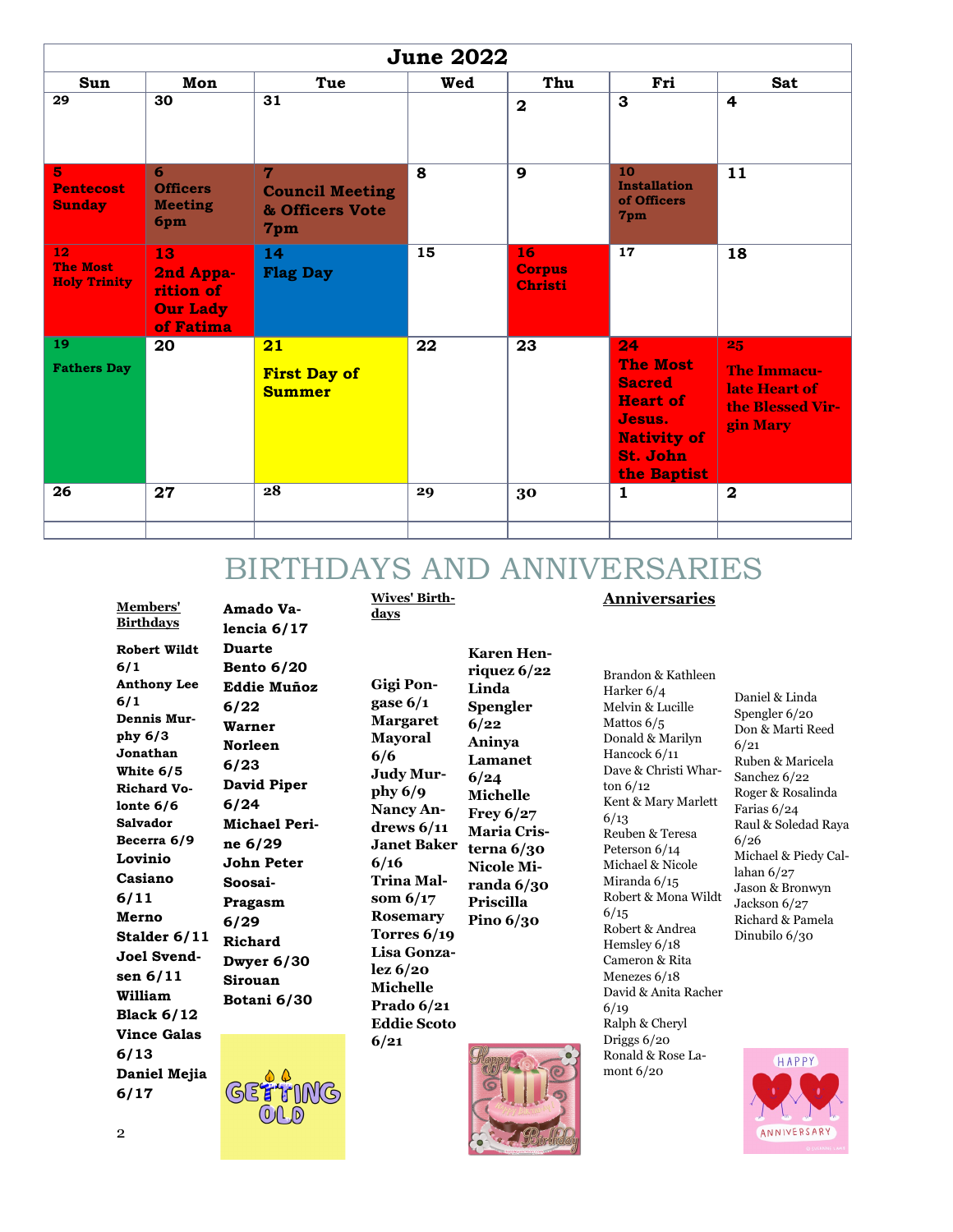# JOHN'S JOKES



**1) What's green and smells like red paint? [Don't you feel stupid].**

**2) Never make the same mistake twice. There are so many new ones. Why not try a different one each day? (sarcasm is my second language).**

**3) Fun fact about the English language. Nothing starts with the letter N and ends with the letter G.**

**4) Every once in a while I go outside and run the vacuum cleaner over the driveway just to ensure that the neighbors never talk to me.**

**5) So a neighbor next to my apartment knocks on my door at 3:00am. Can you believe it!? 3:00 am!**

**Luckily, I was already up, practicing my bagpipes.**

**6) Kid: Dad, what's a forklift? Dad: food, usually.**

**7) Queso= Spanish for cheese. K, so= Southern for "Here's tha plan and y'all probly not going to like it."**

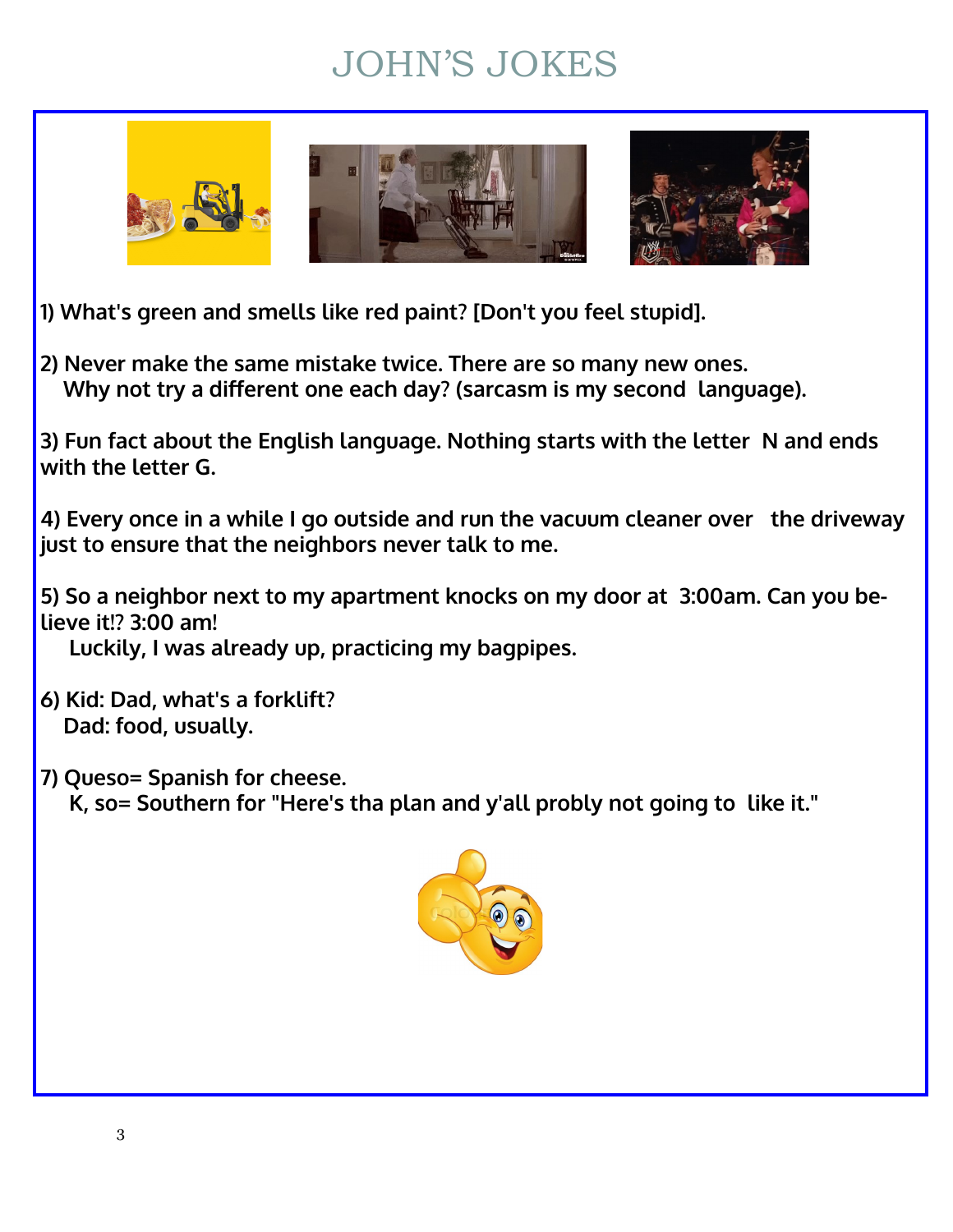### JUNE'S PRAYER MESSAGE



Pope Francis Prayer Request for June 2022:

-Families-

*We pray for Christian families around the world; may they embody and experience unconditional love and advance in holiness in their daily lives.* 

### *June's Prayer Requests:*

*Families and the little angels from the Texas Masacre, Pope Francis, Bishops, Priest, Vocations for Dioceses of Stockton, Sylvia Tafolla,* 

*Carolyn Scarpinati (Pino's Wife) Brother Alfonso Chavez, Roe Vs Wade Overturn, peace on Earth. Deceased Brother Knights, and Our Council #10644.*

### -Let us Pray-

Lord Jesus, You came that the world might know the peace that You have experienced with the Father eternally. Yet, You taught us that in this life there will be wars and rumors of wars. Nations will rise against nations as violence works itself out in the world. However, through You, the world may be saved. O Lord, send Your spirit into the hearts of all men, that the world might know true peace through Your abundant mercy. Amen.

If you need a prayer, or an email "blast". Please do not hesitate to contact us at prayers@kofc10644.com with your name, phone number and your prayer request. Or you may call or text directly on Brother Everardo's cell phone at (209)303-3380. 24 Hours a Day!

God willing you will not need our services soon, but when the time does come, do not hesitate to contact your Knights of Columbus Council #10644.

God Bless You Brothers and Family! May you have a Blessed Month of June 2022

Remember Don't hesitate to send me an email if you have an

Emergency Prayer request.

Prayer is Powerful!

Vivat Jesus!

Praying for You

Everardo Ramirez

prayers@kofc10644.com



Brothers;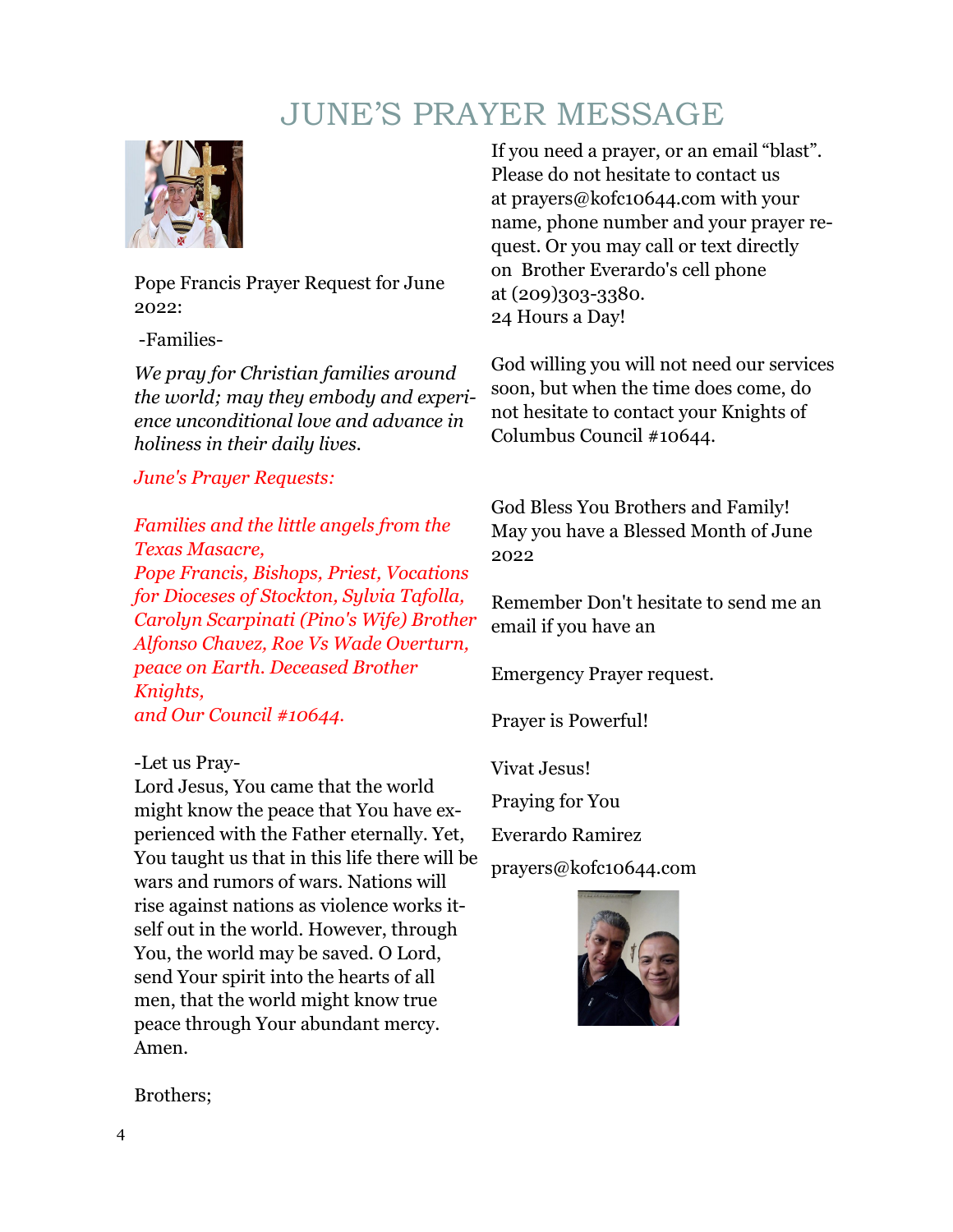## DEPUTY GRAND KNIGHT'S JUNE MESSAGE





**Hello Fellow Brothers;**

**As my time as Deputy Grand Knight come to a close, I want to thank all of you who helped me with all the aspects of the events that this council was part of.**

**One of the reasons I decided to become a Knight was to be able to interact with other like minded men who wanted to have a greater role in their church community.**

**The next DGK will also be needing your help in order to continue making the events a success. I encourage you to see where you can contribute in the event that you have not done so in the past.**

**Thank you Brothers and I hope I get your Vote this Tuesday June 7,2022 and serve as your Grand Knight.**

**And may you have a wonderful month of June and a Happy Fathers Day 2022! God Bless You All.** 

*Yours in Christ*  **Deputy Grand Knight Taide Zamora dgk@kofc10644.com**

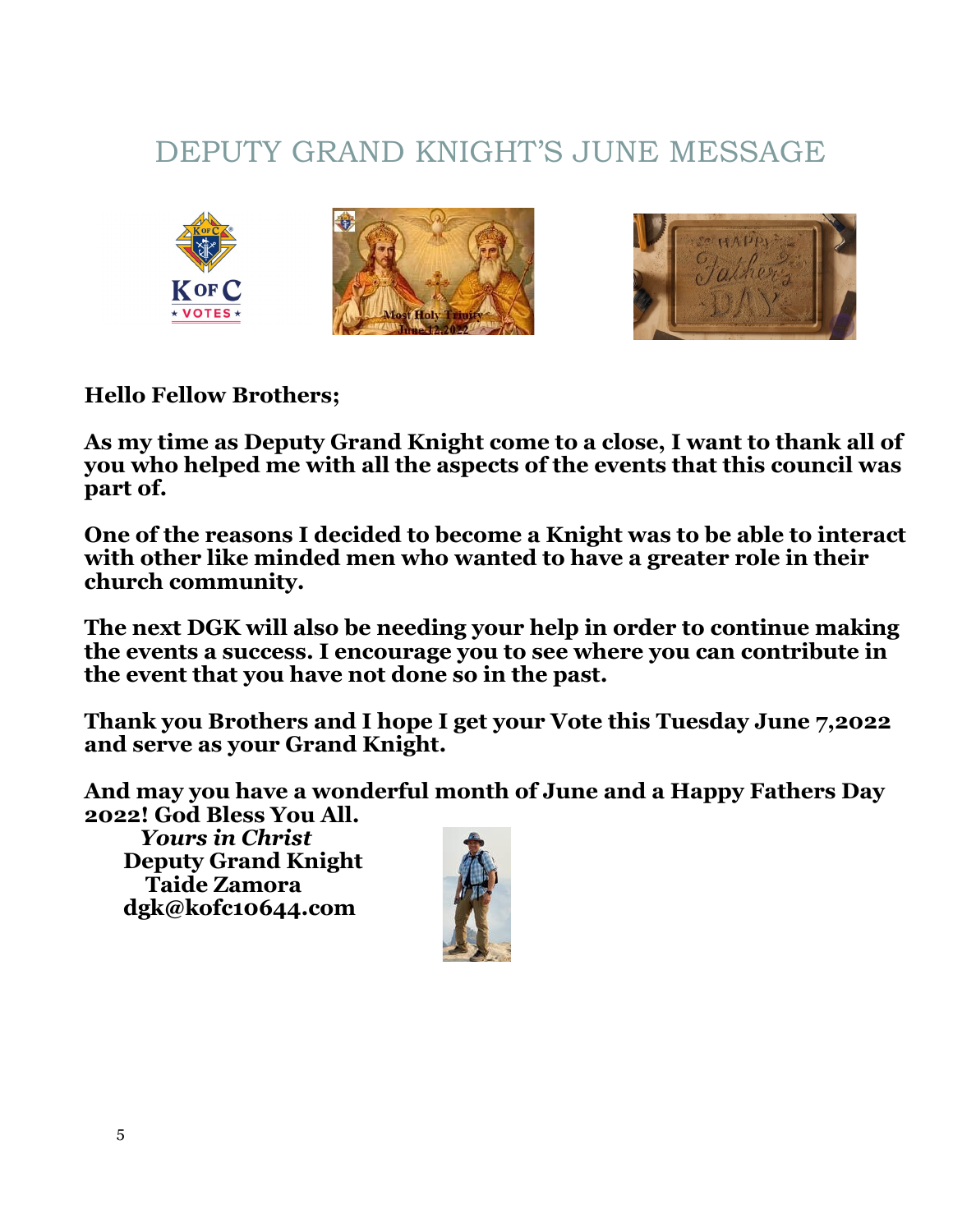# JUNE'S EDITORIAL

God Bless you Brothers and Family.

I want to wish all you Fathers, especially my Father a Happy Fathers Day 2022! Thank you for being the best father you can be and not allowing the obstacles remove you from your duties.

Unfortunately, we can't say the same to many fathers that are not their for their children. Only you as fathers understand how difficult it can be to raise your children and make sure they have a roof over their head and to make sure they grow up to be man and women of respect.

Studies show that children that grow up without a father, are most likely to become a criminals, abuse alcohol and drugs and have children without any consequences or responsibilities. Fathers are often overlooked and we tend to always favor the mother over the father. But we forget the struggles or sometimes don't even realize that fathers have to go through against all odds to maintain the family united.

The Devil however does know what may happen to a family if a father is not in the picture. And that is why they are the most attacked by the demons. The devil knows if he destroys the father he destroys the family. One of the biggest tricks and probably most efective is attacking the father by tempting him to become an adulterer. And if the father does make the mistake in falling to adultery, society tells us that we have to be honest and tell the wife. This in my opinion is another trick of the devil. Because if a father does make a mistake and tells his wife about the sin he has committed. He looses his wife's respect and trust not to mention hurting and making her feel less attractive and worthless. When all this hurt and anger can be avoided and we should only tell our sins to God. God will forgive our mistake and tell us like he has before. (Go And Sin No More). And if we do so, the family maybe saved and will not loose the respect and love because of one great mistake.

Society knows the importance of the father, that if a mother is receiving WIC or other help from the government and the father is allowed to return home, the family will loose the help. That is why many families are without a father and the children turn to criminals.

I thank God, that my father was always their for my family and I, sure we went through tough times, but he never gave up on my mother and his family. Always a roof over our head and food in the table. He would give his life for his family. And one of the most important thing he could have done for his children. Is teach us to love God and respect others, especially our elders. These days all that has been set aside more and more everyday. We even have children having kids, when they should be learning in becoming a Man or Women of respect first.

So, for all you wonderful fathers that never give up, Thank You! you are not only setting a great example for your family, you are also setting a great example to society and help it become better than it is. I suggest you ask St. Joseph's and have him as your patron saint. If all men live like St. Joseph, we can guarantee that we will be the best man we can be.

St. Joseph, always humble and took care of The Holy Family. Once receiving word from the angel that God has sent, did exactly as the angel said. Leaving everything behind and taking Jesus and Mary to a safe place to later when things were calm, return for what he could take on the trip and starting over again and again. St. Joseph always asked God for His guidance and never did anything without asking Him first. That is what all of us should do. Before making any important decisions for our own family, we must ask God what He wants us to do.

God gave this mission to you understanding it is not easy, but He couldn't choose a better person for the job.

God Bless You Brothers and once again Happy Fathers Day 2022!



 Yours in Christ; Everardo Ramirez Newsletter Editor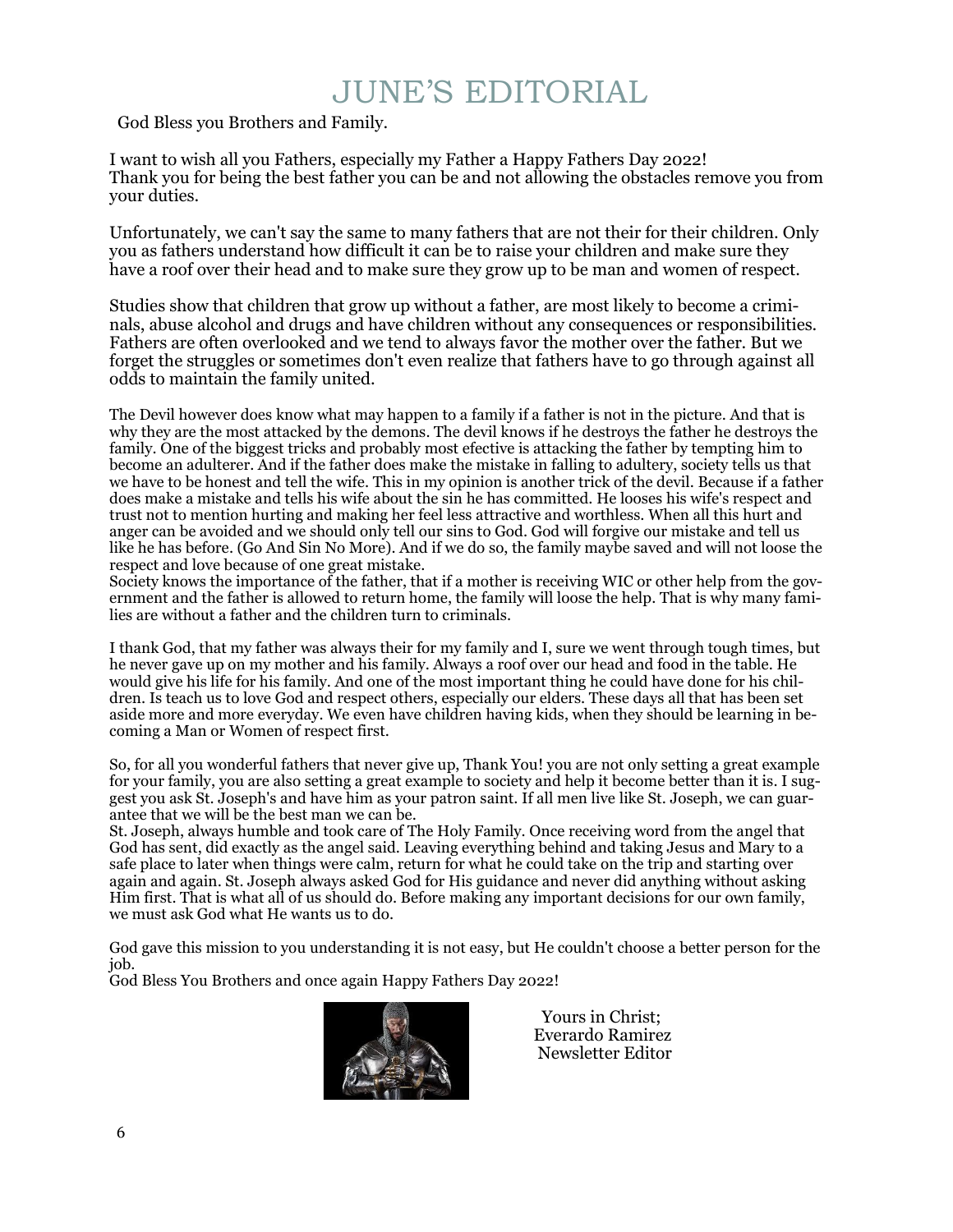### JUNE'S FINANCIAL SECRETARY MESSAGE.

Hello Brother Knights,

I hope you can join us at our Council meeting on June 7,2022 @7pm at Father O'Hare Hall. As we will be voting for our new Officers and will send out a Constant Contact with location for our Officers Installation along with rewarding the 2022 Scholarship winners.

The next 4th Degree Meeting will be hosted by our Council. Please make plans if you are a 4th degree to attend. More information will be available soon.

Fireworks Booth's list is available at our Council Meetings. Please come and support our BIGGEST Fundraiser of the year by taking up a time slot or more if you can.

These are just a few of the events of what we have coming up. But we need your attendance and participation so we may continue to have a great and active council.

That's right! We can't do it without you!!

Thank you Brothers and Family; Have a happy month of June and God willing we will see you soon.

Yours in Christ; Tim Matalone Financial Secretary finsec@kofc10644.com